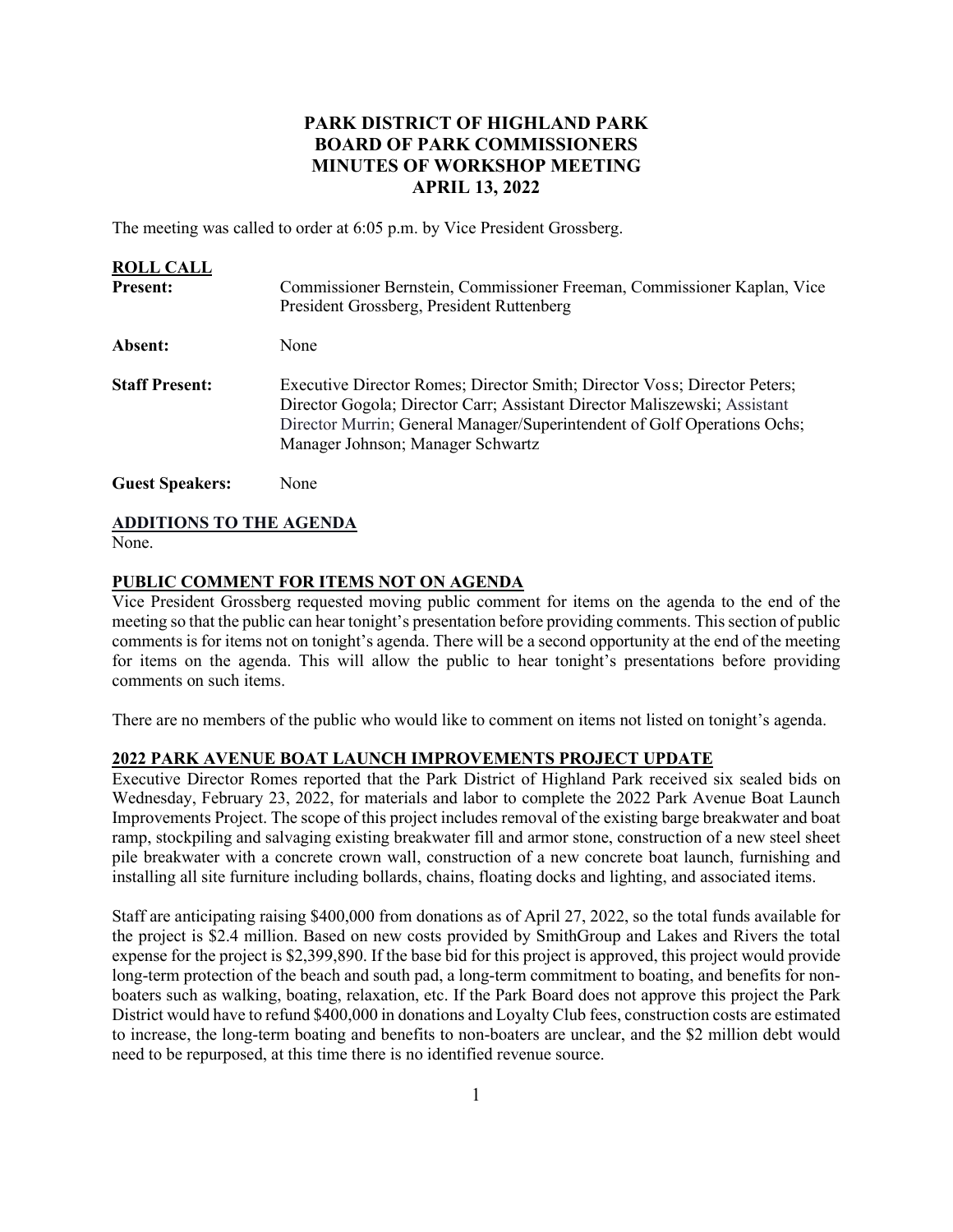Workshop Meeting Minutes April 13, 2022

If the Park District is awarded grant funds for this project, alternates would be included so the full scope would be completed and there will be two lanes for powerboating. If the Park District is not awarded grant funds some of the alternates would not be included, however, they could be addressed in future years when funds become available.

Overall, there is a \$155,000 funding gap without the Illinois Department of Natural Resources grant funds. As a result, staff are trying to acquire funds from the State Capital, American Rescue Act Plan, etc. Staff will continue to work with Parks Foundation on community donations and have also had early conversations on corporate sponsorships. ADA Funds are in the capital fund to be used for ADA accessibility and there are ADA accessibility components for this project.

Commissioner Freeman supports the base bid and is pleased that staff found creative ways to value engineer the project to reduce costs. So long as there is a line in sight to fund the gap, she supports the project.

Commissioner Bernstein would like to know if the 5% contingency is consistent with other cost models.

Executive Director Romes reported that the contingency has been reduced based on recommendations from SmithGroup and the Lakes and Rivers.

Commissioner Bernstein would like to know if the base bid supports powerboating.

Executive Director Romes reported that power boating cannot occur without the alternates.

Vice President Grossberg commended staff on tonight's presentation specifically the timeline, funding, and cost. He would like to know how non-boaters can benefit from this project.

Executive Director Romes reported that the current barge is protecting the beach, however, it has surpassed its lifespan and is deteriorating. If the base bid is approved, the beach and south pad are protected. Additionally, the site can be utilized by non-boaters for fishing, walking, relaxation, etc.

Vice President Grossberg feels this is a benefit to the entire community. He supports the base bid and would like staff to continue working to close the gap to fully fund the project. He would like to know if nonmotorized vessels can be launched this summer. Also, can the length of the floating dock be increased postconstruction?

Executive Director Romes reported that non-motorized boating will be available this summer due to the temporary ramp. The length of the floating dock and all the alternates can be added post-construction.

President Ruttenberg is opposed to any of the paths presented this evening.

# **PUBLIC COMMENT FOR ITEMS ON THE AGENDA**

*Jean and David Sogin 1092 Wade Street, Highland Park*  It was a privilege to collaborate with staff on fundraising. She thanked staff and the Park Board.